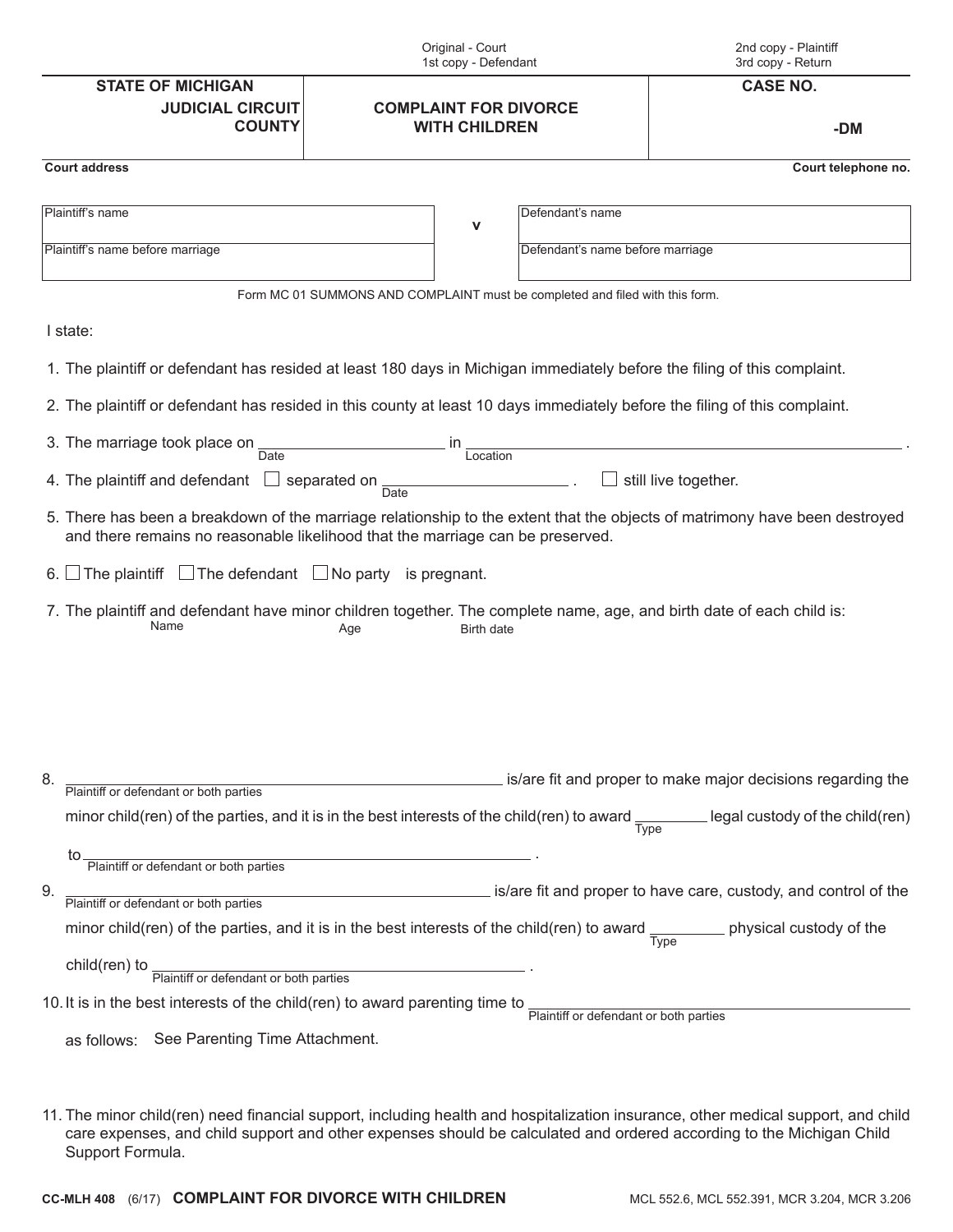**Complaint for Divorce with Children**  $(6/17)$  Page  $\frac{2}{5}$  of  $\frac{4}{5}$  and the case No. **2008** Case No. 2008 10. 2008

(continued from page 1)

- 12.  $\Box$  a. The plaintiff and defendant did not acquire property or debts during the marriage.
- $\square$  b. The plaintiff and defendant acquired property and/or debts during the marriage that are to be equitably divided between them.
- 13. The plaintiff  $\Box$  is  $\Box$  is not requesting spousal support.

## **I REQUEST:**

a. A judgment of divorce.

| ້ |                                               | alve<br>be | r child(ren).<br>, the minor<br><b>CLISTODV</b><br>0T<br>ени |
|---|-----------------------------------------------|------------|--------------------------------------------------------------|
|   | Plaintiff<br>parties<br>both<br>≅defendant or |            |                                                              |

C. Plaintiff or defendant or both parties **Plantiff or defendant or defended be given physical custody of the minor** 

child(ren).

d. Parenting time as specified in this complaint.

- e. Child support, including medical and child care expenses as calculated according to the Michigan Child Support Formula.
- f. The parties be ordered to provide health and hospitalization insurance for the minor child(ren) and to pay medical, dental, orthodontic, and hospital expenses not covered by insurance, both permanently and while this action is pending.
- $\Box$  g. An equitable division of property and debts. **Note:** Property may include real estate, pensions, insurance, retirement accounts, and investment accounts, among others.
- $\Box$  h. Spousal support be awarded.
- i. An equitable division of the costs of this action.
- $\Box$  j. My last name be changed to  $\Box$
- k. Any other relief that the court deems just and equitable.

I declare that the statements above are true to the best of my information, knowledge, and belief.

Date **Plaintiff signature Plaintiff signature** 

Date **Date Plaintiff's attorney signature**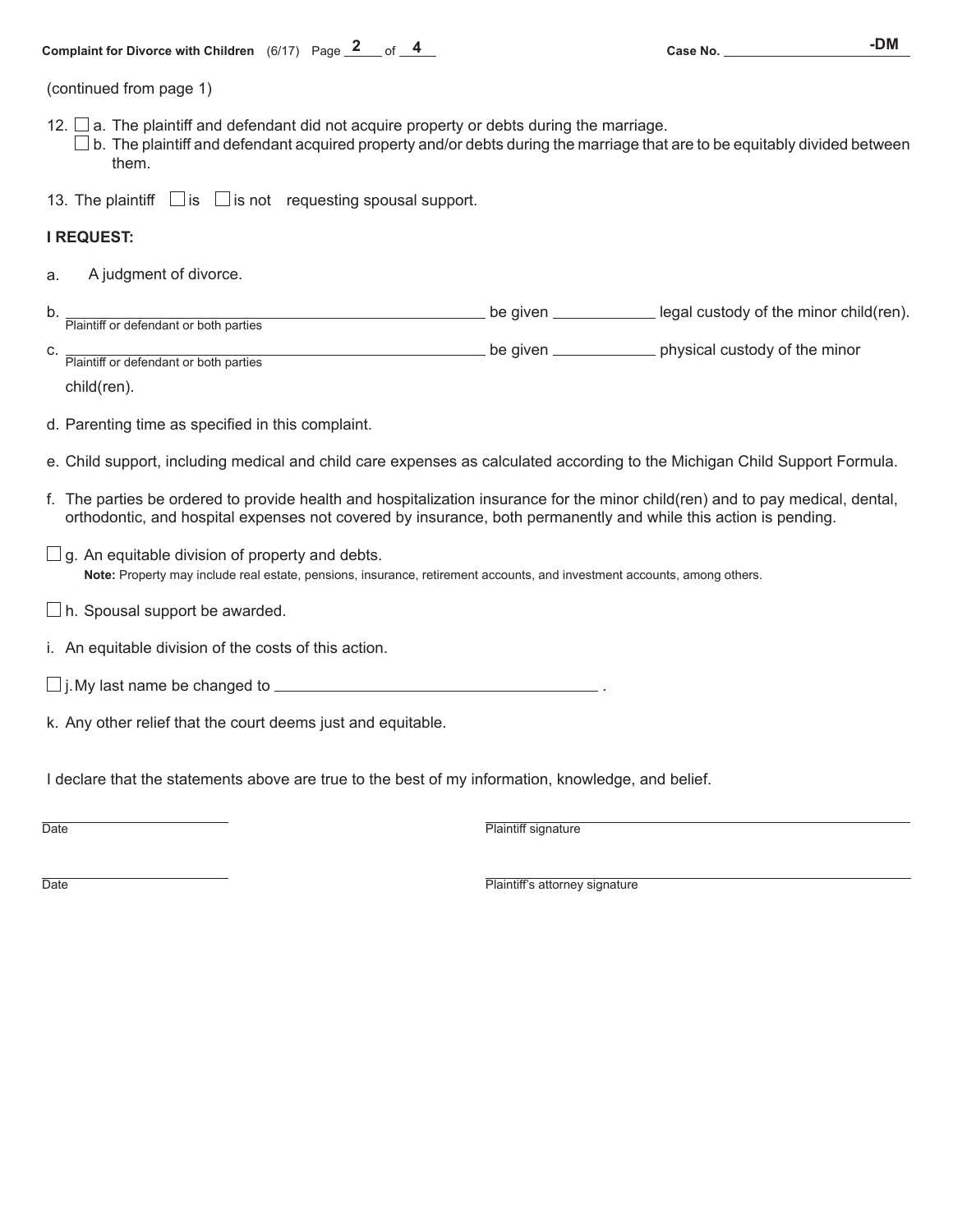| <b>STATE OF MICHIGAN</b>                 | <b>COMPLAINT FOR DIVORCE</b>                             | <b>CASE NO.</b>     |
|------------------------------------------|----------------------------------------------------------|---------------------|
| <b>JUDICIAL CIRCUIT</b><br><b>COUNTY</b> | <b>WITH CHILDREN</b><br><b>PARENTING TIME ATTACHMENT</b> | -DM                 |
| <b>Court address</b>                     |                                                          | Court telephone no. |
|                                          |                                                          |                     |

**v**

Defendant name

10.

Plaintiff name

## **Regular Parenting Time**

- 1. The non-custodial parent will have parenting time on alternating weekends from 6:00 p.m. on Friday until 6:00 p.m. on Sunday.
- 2. The non-custodial parent will have parenting time one evening each week from 5:00 p.m. to 7:30 p.m. on a day of the week to be determined by the parties. If the parties cannot agree on a day, the parenting time will occur on Wednesday evening.
- 3. Following the non-custodial parent's first parenting time weekend each month, the non-custodial parent is entitled to an additional five-day period for a total of seven days. This one-week period each month will extend from Friday at 6 p.m. until the following Friday at 6 p.m. The five days are not to interfere with the child(ren)'s regular day care arrangements or nursery school programs. If the noncustodial parent cannot use the child(ren)'s day care provider or nursery school program, the parents must agree to modify these arrangements. The non-custodial parent shall be responsible for any child care expenses incurred during this period of time. These one-week periods qualify for child support abatement if there is such a provision in the current child support order. During this time, the custodial parent shall have one Wednesday parenting time period from 5 p.m. until 7:30 p.m.

## **Holiday Schedule**

The holiday schedule takes precedence over any other regular parenting schedule of the child(ren), regardless of their ages. When the holiday schedule ends, the alternating weekend schedule will start again, as if it had not been interrupted.

New Year's Day, Easter Sunday, Mother's Day, and Father's Day will begin at 9:00 a.m. and will end at 7 p.m.

Children and parent's birthday time will be for a minimum of three hours on week days and a minimum of six hours on weekends. Birthday parenting time will include siblings.

Fourth of July will begin at 6:00 p.m. on July  $3^{rd}$  and will end at 9:00 a.m. on July  $5^{th}$ .

Labor Day Weekend and Memorial Day weekend will begin at 6:00 p.m. the Friday of the weekend and will end at 6:00 p.m. on Monday.

Halloween will begin at 4:00 p.m. and will end at 8:00 p.m.

Thanksgiving Weekend will begin at 6:00 p.m. the Wednesday before Thanksgiving and will end at 6:00 p.m. the Sunday following Thanksgiving.

Christmas Eve Day will begin at 9:00 a.m. and will end at 9:00 p.m.

Christmas Day will begin at 9:00 p.m. on December  $24<sup>th</sup>$  and will end at 9:00 p.m. on December  $25<sup>th</sup>$ .